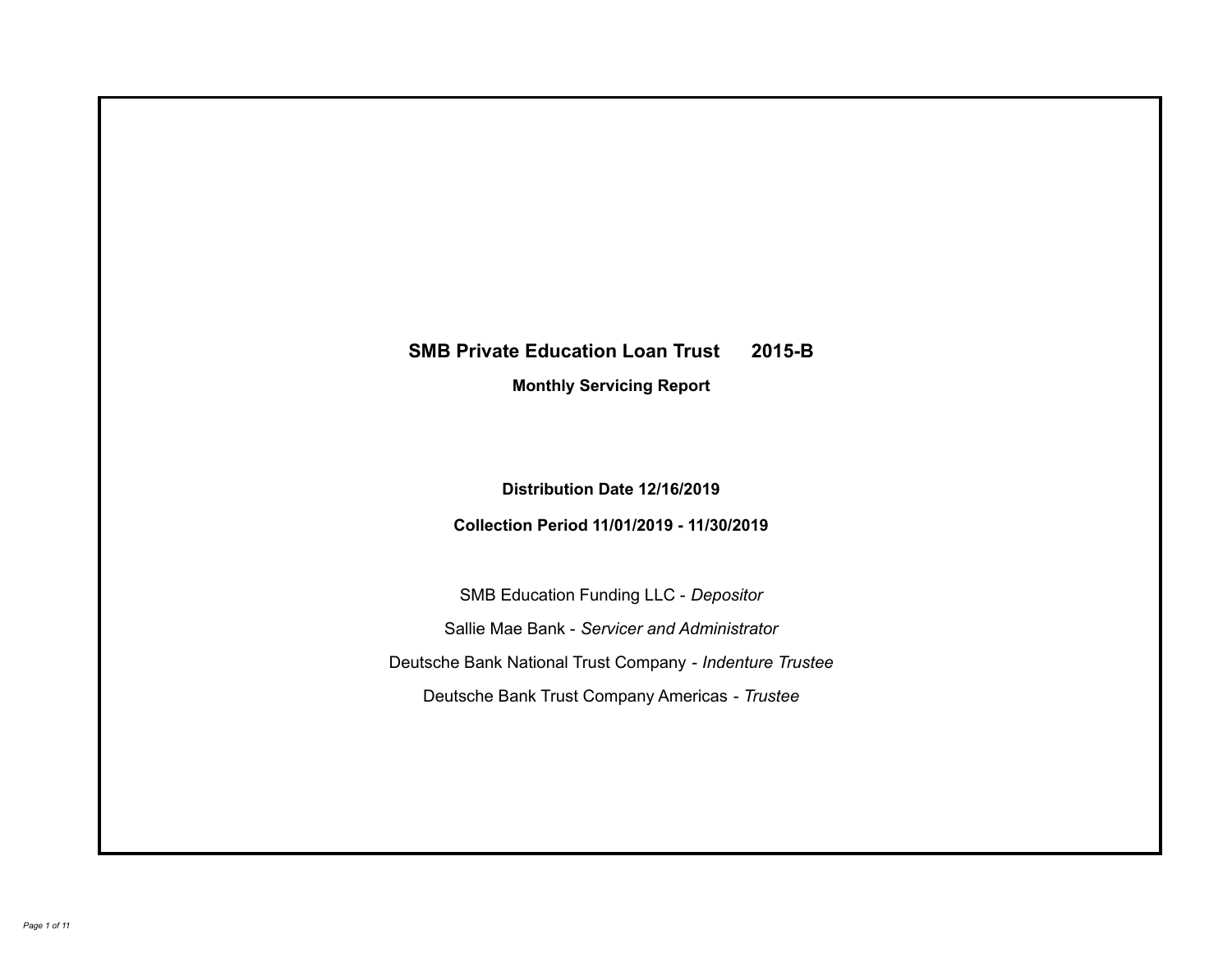| А           | <b>Student Loan Portfolio Characteristics</b> |                                                 | <b>Settlement Date</b><br>07/30/2015 | 10/31/2019            | 11/30/2019            |
|-------------|-----------------------------------------------|-------------------------------------------------|--------------------------------------|-----------------------|-----------------------|
|             | <b>Principal Balance</b>                      |                                                 | \$700,964,388.29                     | \$369,802,977.40      | \$365,132,927.00      |
|             | Interest to be Capitalized Balance            |                                                 | 42,430,107.89                        | 15,763,856.67         | 14, 187, 285. 22      |
|             | Pool Balance                                  |                                                 | \$743,394,496.18                     | \$385,566,834.07      | \$379,320,212.22      |
|             | Weighted Average Coupon (WAC)                 |                                                 |                                      |                       |                       |
|             |                                               | WAC1 (Contractual Interest Rate on the Loan)    | 8.20%                                | 8.96%                 | 8.86%                 |
|             |                                               | WAC2 (Average of Applicable Interest Rate)      | 8.18%                                | 8.88%                 | 8.78%                 |
|             |                                               | WAC3 (Average of Actual Interest Rate)          | 8.13%                                | 8.80%                 | 8.70%                 |
|             | Weighted Average Remaining Term               |                                                 | 128.84                               | 120.80                | 120.98                |
|             | Number of Loans                               |                                                 | 63,899                               | 35,017                | 34,394                |
|             | Number of Borrowers<br>Pool Factor            |                                                 | 43,918                               | 24,375<br>0.518657101 | 23,954<br>0.510254265 |
|             |                                               | Since Issued Total Constant Prepayment Rate (1) |                                      | 9.11%                 | 9.07%                 |
|             |                                               |                                                 |                                      |                       |                       |
| В           | <b>Debt Securities</b>                        | <b>Cusip/Isin</b>                               | 11/15/2019                           |                       | 12/16/2019            |
|             | A <sub>2</sub> A                              | 78448QAB4                                       | \$85,036,108.15                      |                       | \$82,058,994.75       |
|             | A2B                                           | 78448QAC2                                       | \$39,860,675.70                      |                       | \$38,465,153.80       |
|             | A <sub>3</sub>                                | 78448QAD0                                       | \$75,000,000.00                      |                       | \$75,000,000.00       |
|             | B                                             | 78448QAE8                                       | \$70,000,000.00                      |                       | \$70,000,000.00       |
|             | $\mathsf{C}$                                  | 78448QAF5                                       | \$50,000,000.00                      |                       | \$50,000,000.00       |
| $\mathsf C$ |                                               |                                                 |                                      |                       |                       |
|             | <b>Certificates</b>                           | <b>Cusip/Isin</b>                               | 11/15/2019                           |                       | 12/16/2019            |
|             | Residual                                      | 78448Q108                                       | \$100,000.00                         |                       | \$100,000.00          |
|             |                                               |                                                 |                                      |                       |                       |
| D           | <b>Account Balances</b>                       |                                                 | 11/15/2019                           |                       | 12/16/2019            |
|             | Reserve Account Balance                       |                                                 | \$1,896,081.00                       |                       | \$1,896,081.00        |
|             |                                               |                                                 |                                      |                       |                       |
| E           | <b>Asset / Liability</b>                      |                                                 | 11/15/2019                           |                       | 12/16/2019            |
|             | Overcollateralization Percentage              |                                                 | 17.03%                               |                       | 16.82%                |
|             | Specified Overcollateralization Amount        |                                                 | \$115,670,050.22                     |                       | \$113,796,063.67      |
|             | Actual Overcollateralization Amount           |                                                 | \$65,670,050.22                      |                       | \$63,796,063.67       |

(1) Since Issued Total CPR calculations found in monthly servicing reports issued on or prior to September 15, 2015 originally included loans that were removed from the pool by the sponsor because they .<br>became ineligible for the pool between the cut-off date and settlement date. On October 5, 2015, Since Issued Total CPR calculations were revised to exclude these loans and all prior monthly servicing reports were restated. For additional information, see 'Since Issued CPR Methodology' found on page 11 of this report.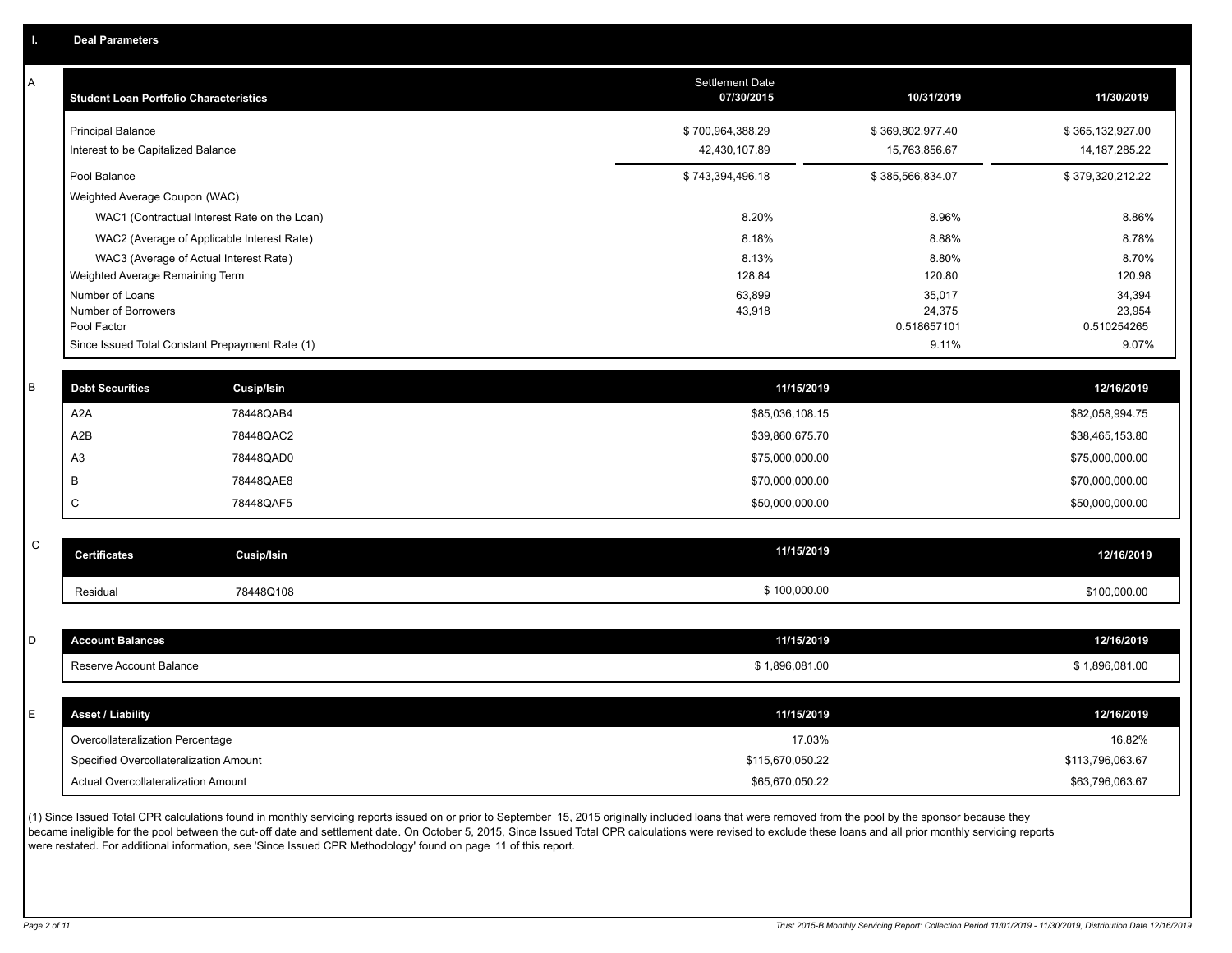#### **II. 2015-B Trust Activity 11/01/2019 through 11/30/2019**

| A | <b>Student Loan Principal Receipts</b>                           |                |  |
|---|------------------------------------------------------------------|----------------|--|
|   | <b>Borrower Principal</b>                                        | 6,172,142.37   |  |
|   | <b>Consolidation Activity Principal</b>                          | 0.00           |  |
|   | Seller Principal Reimbursement                                   | 52.98          |  |
|   | Servicer Principal Reimbursement                                 | 0.00           |  |
|   | Delinquent Principal Purchases by Servicer                       | 0.00           |  |
|   | <b>Other Principal Deposits</b>                                  | 82,351.84      |  |
|   | <b>Total Principal Receipts</b>                                  | \$6,254,547.19 |  |
| В | <b>Student Loan Interest Receipts</b>                            |                |  |
|   | Borrower Interest                                                | 2,079,162.26   |  |
|   | <b>Consolidation Activity Interest</b>                           | 0.00           |  |
|   | Seller Interest Reimbursement                                    | 0.14           |  |
|   | Servicer Interest Reimbursement                                  | 0.00           |  |
|   | Delinquent Interest Purchases by Servicer                        | 0.00           |  |
|   | Other Interest Deposits                                          | 5,842.84       |  |
|   | <b>Total Interest Receipts</b>                                   | \$2,085,005.24 |  |
| C | <b>Recoveries on Realized Losses</b>                             | \$116,525.36   |  |
| D | <b>Investment Income</b>                                         | \$13,663.96    |  |
| Е | <b>Funds Borrowed from Next Collection Period</b>                | \$0.00         |  |
| F | <b>Funds Repaid from Prior Collection Period</b>                 | \$0.00         |  |
| G | Loan Sale or Purchase Proceeds                                   | \$0.00         |  |
| H | Initial Deposits to Distribution Account                         | \$0.00         |  |
|   | <b>Excess Transferred from Other Accounts</b>                    | \$0.00         |  |
| J | <b>Borrower Benefit Reimbursements</b>                           | \$0.00         |  |
| Κ | <b>Other Deposits</b>                                            | \$0.00         |  |
| L | <b>Other Fees Collected</b>                                      | \$0.00         |  |
| М | <b>AVAILABLE FUNDS</b>                                           | \$8,469,741.75 |  |
| N | Non-Cash Principal Activity During Collection Period             | \$1,584,496.79 |  |
| O | Aggregate Purchased Amounts by the Depositor, Servicer or Seller | \$110,928.86   |  |
| P | Aggregate Loan Substitutions                                     | \$0.00         |  |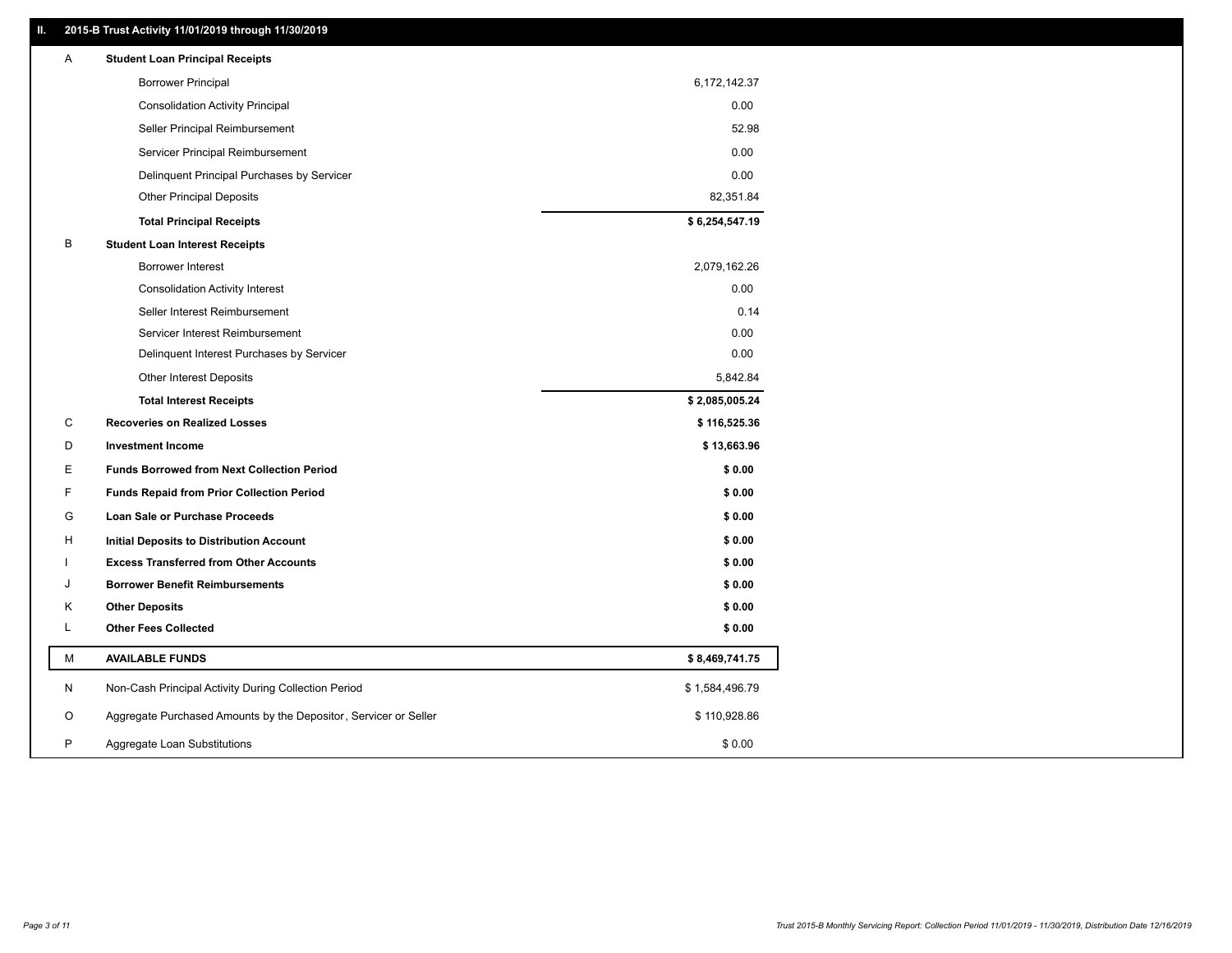|                   |                       |                          |         |                                                                  | <b>Loans by Repayment Status</b> |                            |                          |         |                                                           |                |                            |
|-------------------|-----------------------|--------------------------|---------|------------------------------------------------------------------|----------------------------------|----------------------------|--------------------------|---------|-----------------------------------------------------------|----------------|----------------------------|
|                   |                       |                          |         | 11/30/2019                                                       |                                  |                            |                          |         | 10/31/2019                                                |                |                            |
|                   |                       | <b>Wtd Avg</b><br>Coupon | # Loans | <b>Principal and</b><br><b>Interest Accrued</b><br>to Capitalize | % of Principal                   | % of Loans in<br>Repay (1) | <b>Wtd Avg</b><br>Coupon | # Loans | Principal and<br><b>Interest Accrued</b><br>to Capitalize | % of Principal | % of Loans in<br>Repay (1) |
| INTERIM:          | IN SCHOOL             | 10.23%                   | 839     | \$13,780,319.33                                                  | 3.633%                           | $-$ %                      | 10.29%                   | 843     | \$13,727,265.63                                           | 3.560%         | $-$ %                      |
|                   | <b>GRACE</b>          | 9.67%                    | 321     | \$5,718,396.07                                                   | 1.508%                           | $-$ %                      | 10.08%                   | 585     | \$9,635,834.91                                            | 2.499%         | $-$ %                      |
|                   | <b>DEFERMENT</b>      | 9.76%                    | 2,325   | \$32,915,879.40                                                  | 8.678%                           | $-$ %                      | 9.85%                    | 2,351   | \$32,935,848.57                                           | 8.542%         | $-$ %                      |
| <b>REPAYMENT:</b> | <b>CURRENT</b>        | 8.50%                    | 28,837  | \$298,120,774.27                                                 | 78.593%                          | 91.195%                    | 8.58%                    | 29,144  | \$299,745,843.08                                          | 77.742%        | 91.034%                    |
|                   | 31-60 DAYS DELINQUENT | 8.70%                    | 559     | \$7,322,264.65                                                   | 1.930%                           | 2.240%                     | 9.05%                    | 530     | \$7,297,884.47                                            | 1.893%         | 2.216%                     |
|                   | 61-90 DAYS DELINQUENT | 7.77%                    | 267     | \$4,282,035.68                                                   | 1.129%                           | 1.310%                     | 7.33%                    | 293     | \$3,965,244.27                                            | 1.028%         | 1.204%                     |
|                   | > 90 DAYS DELINQUENT  | 9.91%                    | 127     | \$1,618,004.26                                                   | 0.427%                           | 0.495%                     | 9.59%                    | 133     | \$1,997,245.10                                            | 0.518%         | 0.607%                     |
|                   | FORBEARANCE           | 8.73%                    | 1,119   | \$15,562,538.56                                                  | 4.103%                           | 4.761%                     | 8.84%                    | 1,138   | \$16,261,668.04                                           | 4.218%         | 4.939%                     |
| <b>TOTAL</b>      |                       |                          | 34,394  | \$379,320,212.22                                                 | 100.00%                          | 100.00%                    |                          | 35,017  | \$385,566,834.07                                          | 100.00%        | 100.00%                    |

Percentages may not total 100% due to rounding  $\star$ 

1 Loans classified in "Repayment" include any loan for which interim interest only, \$25 fixed payments or full principal and interest payments are due.

|                         |                                                                                                                                                                                |                          |         |                                                                  | <b>Loans by Borrower Status</b> |                                |                          |         |                                                                  |                |                                |
|-------------------------|--------------------------------------------------------------------------------------------------------------------------------------------------------------------------------|--------------------------|---------|------------------------------------------------------------------|---------------------------------|--------------------------------|--------------------------|---------|------------------------------------------------------------------|----------------|--------------------------------|
|                         |                                                                                                                                                                                |                          |         | 11/30/2019                                                       |                                 |                                |                          |         | 10/31/2019                                                       |                |                                |
|                         |                                                                                                                                                                                | <b>Wtd Avg</b><br>Coupon | # Loans | <b>Principal and</b><br><b>Interest Accrued</b><br>to Capitalize | % of Principal                  | % of Loans in<br>P&I Repay (2) | <b>Wtd Avg</b><br>Coupon | # Loans | <b>Principal and</b><br><b>Interest Accrued</b><br>to Capitalize | % of Principal | % of Loans in<br>P&I Repay (2) |
| INTERIM:                | IN SCHOOL                                                                                                                                                                      | 9.91%                    | 1,576   | \$24,828,047.54                                                  | 6.545%                          | $-$ %                          | 9.97%                    | 1,583   | \$24,796,152.58                                                  | 6.431%         | $-$ %                          |
|                         | GRACE                                                                                                                                                                          | 9.45%                    | 608     | \$10,058,036.17                                                  | 2.652%                          | $-$ %                          | 9.68%                    | 1,109   | \$17,382,228.21                                                  | 4.508%         | $-$ %                          |
|                         | <b>DEFERMENT</b>                                                                                                                                                               | 9.44%                    | 4,186   | \$56,330,601.42                                                  | 14.850%                         | $-$ %                          | 9.56%                    | 4,238   | \$56,430,378.34                                                  | 14.636%        | $-$ %                          |
| P&I REPAYMENT:          | <b>CURRENT</b>                                                                                                                                                                 | 8.41%                    | 25,979  | \$259,724,818.00                                                 | 68.471%                         | 90.150%                        | 8.47%                    | 26,022  | \$257,848,341.46                                                 | 66.875%        | 89.856%                        |
|                         | 31-60 DAYS DELINQUENT                                                                                                                                                          | 8.66%                    | 542     | \$7,101,852.62                                                   | 1.872%                          | 2.465%                         | 9.04%                    | 507     | \$6,985,574.55                                                   | 1.812%         | 2.434%                         |
|                         | 61-90 DAYS DELINQUENT                                                                                                                                                          | 7.65%                    | 259     | \$4,124,636.02                                                   | 1.087%                          | 1.432%                         | 7.29%                    | 290     | \$3,918,274.84                                                   | 1.016%         | 1.365%                         |
|                         | > 90 DAYS DELINQUENT                                                                                                                                                           | 9.90%                    | 125     | \$1,589,681.89                                                   | 0.419%                          | 0.552%                         | 9.58%                    | 130     | \$1,944,216.05                                                   | 0.504%         | 0.678%                         |
|                         | FORBEARANCE                                                                                                                                                                    | 8.73%                    | 1,119   | \$15,562,538.56                                                  | 4.103%                          | 5.402%                         | 8.84%                    | 1,138   | \$16,261,668.04                                                  | 4.218%         | 5.667%                         |
| <b>TOTAL</b><br>$\star$ | Percentages may not total 100% due to rounding<br>2 Loans classified in "P&I Repayment" includes only those loans for which scheduled principal and interest payments are due. |                          | 34,394  | \$379,320,212.22                                                 | 100.00%                         | 100.00%                        |                          | 35,017  | \$385,566,834.07                                                 | 100.00%        | 100.00%                        |

WAC reflects WAC3 To conform with company standard reporting these sections now include Princial and Interest Accrued to Capitalize .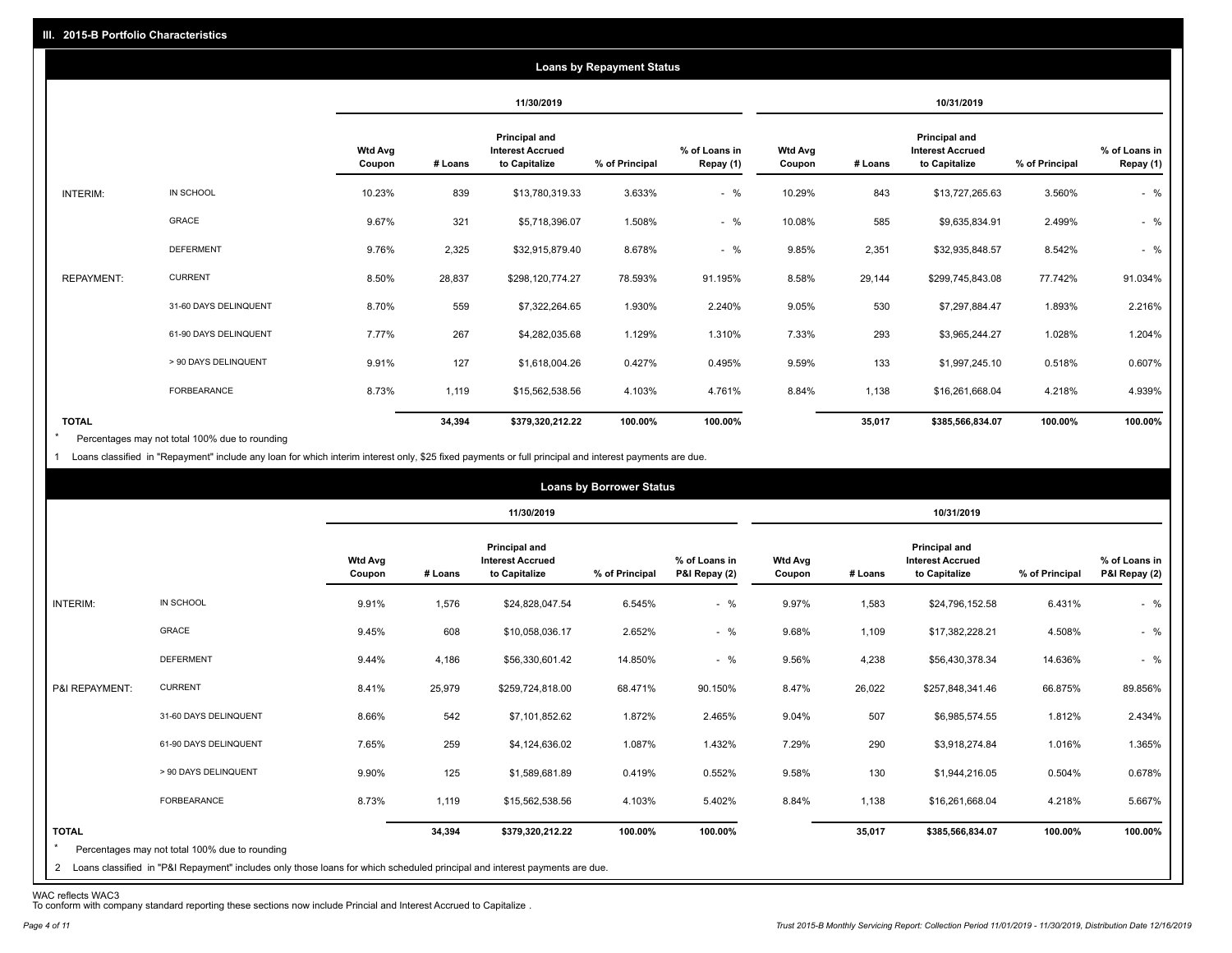|                                                                                                  | 11/30/2019       | 10/31/2019       |
|--------------------------------------------------------------------------------------------------|------------------|------------------|
| Pool Balance                                                                                     | \$379,320,212.22 | \$385,566,834.07 |
| Total # Loans                                                                                    | 34,394           | 35,017           |
| Total # Borrowers                                                                                | 23,954           | 24,375           |
| Weighted Average Coupon                                                                          | 8.78%            | 8.88%            |
| Weighted Average Remaining Term                                                                  | 120.98           | 120.80           |
| Percent of Pool - Cosigned                                                                       | 93.0%            | 93.0%            |
| Percent of Pool - Non Cosigned                                                                   | 7.0%             | 7.0%             |
| Borrower Interest Accrued for Period                                                             | \$2,634,467.38   | \$2,822,644.99   |
| <b>Outstanding Borrower Interest Accrued</b>                                                     | \$16,851,304.22  | \$18,529,843.54  |
| Gross Principal Realized Loss - Periodic *                                                       | \$579,349.75     | \$750,494.73     |
| Gross Principal Realized Loss - Cumulative *                                                     | \$30,943,803.20  | \$30,364,453.45  |
| Recoveries on Realized Losses - Periodic                                                         | \$116,525.36     | \$116,716.18     |
| Recoveries on Realized Losses - Cumulative                                                       | \$4,443,535.55   | \$4,327,010.19   |
| Net Losses - Periodic                                                                            | \$462,824.39     | \$633,778.55     |
| Net Losses - Cumulative                                                                          | \$26,500,267.65  | \$26,037,443.26  |
| Non-Cash Principal Activity - Capitalized Interest                                               | \$2,165,075.72   | \$792,404.66     |
| Since Issued Total Constant Prepayment Rate (CPR) (1)                                            | 9.07%            | 9.11%            |
| Loan Substitutions                                                                               | \$0.00           | \$0.00           |
| <b>Cumulative Loan Substitutions</b>                                                             | \$0.00           | \$0.00           |
| <b>Unpaid Servicing Fees</b>                                                                     | \$0.00           | \$0.00           |
| <b>Unpaid Administration Fees</b>                                                                | \$0.00           | \$0.00           |
| <b>Unpaid Carryover Servicing Fees</b>                                                           | \$0.00           | \$0.00           |
| Note Interest Shortfall                                                                          | \$0.00           | \$0.00           |
| Loans in Modification                                                                            | \$40,154,684.32  | \$39,407,691.62  |
| % of Loans in Modification as a % of Loans in Repayment (P&I)                                    | 14.73%           | 14.56%           |
|                                                                                                  |                  |                  |
|                                                                                                  |                  |                  |
| % Annualized Gross Principal Realized Loss - Periodic as a %<br>of Loans in Repayment (P&I) * 12 | 2.55%            | 3.33%            |
| % Gross Principal Realized Loss - Cumulative as a % of                                           |                  |                  |
| Original Pool Balance                                                                            | 4.16%            | 4.08%            |

\* In accordance with the Servicer's current policies and procedures, after September 1, 2017 loans subject to bankruptcy claims generally will not be reported as a charged- off unless and until they are delinquent for 120

(1) Since Issued Total CPR calculations found in monthly servicing reports issued on or prior to September 15, 2015 originally included loans that were removed from the pool by the sponsor because they became ineligible fo between the cut-off date and settlement date. On October 5, 2015, Since Issued Total CPR calculations were revised to exclude these loans and all prior monthly servicing reports were restated. For additional information, s Issued CPR Methodology' found on page 11 of this report.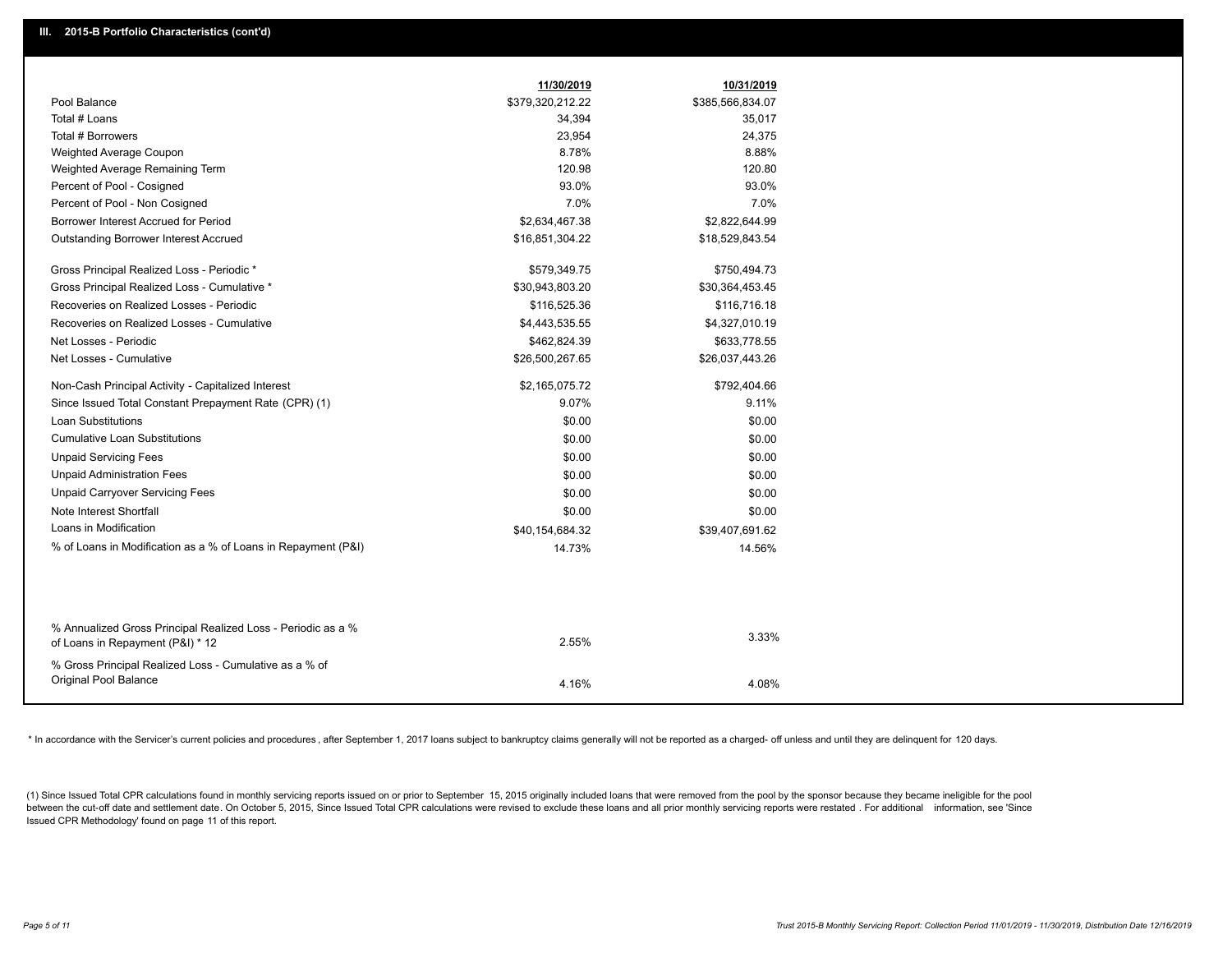#### **Loan Program**  A

|                                    | Weighted<br><b>Average Coupon</b> | # LOANS | <b>\$ AMOUNT</b> | $%$ *    |
|------------------------------------|-----------------------------------|---------|------------------|----------|
| - Smart Option Interest-Only Loans | 7.80%                             | 6,956   | \$53,499,392.44  | 14.104%  |
| - Smart Option Fixed Pay Loans     | 8.67%                             | 9,195   | \$118,475,161.18 | 31.234%  |
| - Smart Option Deferred Loans      | 8.96%                             | 18.243  | \$207,345,658.60 | 54.662%  |
| - Other Loan Programs              | $0.00\%$                          | 0       | \$0.00           | 0.000%   |
| <b>Total</b>                       | 8.70%                             | 34,394  | \$379,320,212.22 | 100.000% |

\* Percentages may not total 100% due to rounding

B

C

**Index Type**

|                       | Weighted<br><b>Average Coupon</b> | # LOANS | <b>\$ AMOUNT</b> | % *      |
|-----------------------|-----------------------------------|---------|------------------|----------|
| - Fixed Rate Loans    | 7.22%                             | 7,929   | \$106,237,322.95 | 28.007%  |
| - LIBOR Indexed Loans | 9.28%                             | 26,465  | \$273,082,889.27 | 71.993%  |
| - Other Index Rates   | $0.00\%$                          |         | \$0.00           | 0.000%   |
| <b>Total</b>          | 8.70%                             | 34,394  | \$379,320,212.22 | 100.000% |

\* Percentages may not total 100% due to rounding

#### **Weighted Average Recent FICO**

| (2)<br>Wtd Avg Recent FICO Band | # LOANS | <b>S AMOUNT</b>  | $\frac{9}{6}$ * |
|---------------------------------|---------|------------------|-----------------|
| $0 - 639$                       | 3,309   | \$37,011,264.45  | 9.757%          |
| 640 - 669                       | 2,411   | \$26,968,285.02  | 7.110%          |
| 670 - 699                       | 3,606   | \$41,406,354.03  | 10.916%         |
| 700 - 739                       | 6,923   | \$80,641,430.50  | 21.259%         |
| $740 +$                         | 18,145  | \$193,292,878.22 | 50.958%         |
| N/A <sup>(1)</sup>              | 0       | \$0.00           | $0.000\%$       |
| <b>Total</b>                    | 34,394  | \$379,320,212.22 | 100.000%        |
|                                 |         |                  |                 |

WAC reflects WAC3 To conform with company standard reporting these sections now include Princial and Interest Accrued to Capitalize .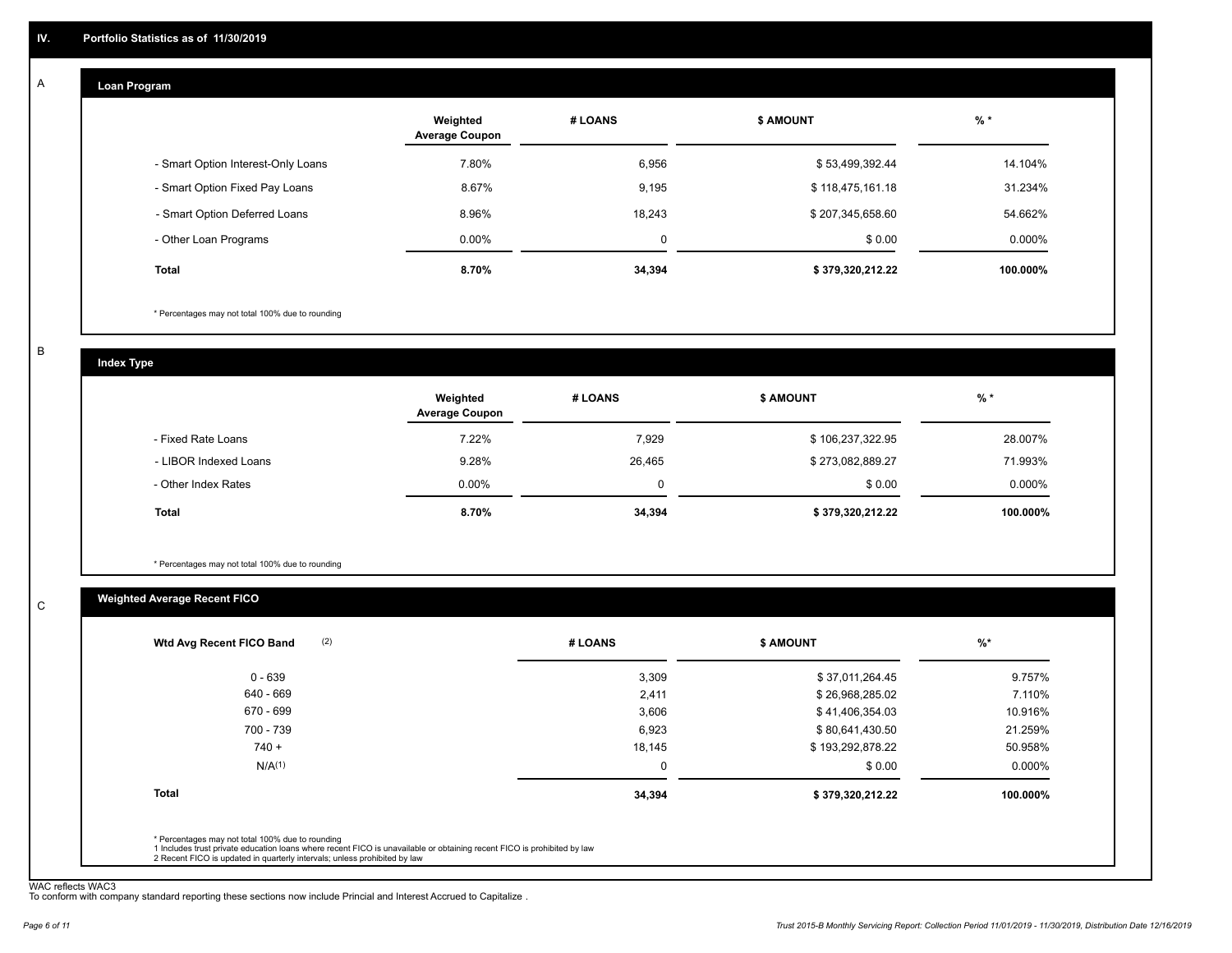| V. |       | 2015-B Reserve Account and Principal Distribution Calculations                             |                  |  |
|----|-------|--------------------------------------------------------------------------------------------|------------------|--|
| А. |       | <b>Reserve Account</b>                                                                     |                  |  |
|    |       | Specified Reserve Account Balance                                                          | \$1,896,081.00   |  |
|    |       | Actual Reserve Account Balance                                                             | \$1,896,081.00   |  |
| В. |       | <b>Principal Distribution Amount</b>                                                       |                  |  |
|    | i.    | Class A Notes Outstanding                                                                  | \$199,896,783.85 |  |
|    | ii.   | Pool Balance                                                                               | \$379,320,212.22 |  |
|    | iii.  | First Priority Principal Distribution Amount (i - ii)                                      | \$0.00           |  |
|    |       |                                                                                            |                  |  |
|    | iv.   | Class A and B Notes Outstanding                                                            | \$269,896,783.85 |  |
|    | v.    | First Priority Principal Distribution Amount                                               | \$0.00           |  |
|    | vi.   | Pool Balance                                                                               | \$379,320,212.22 |  |
|    | vii.  | Specified Overcollateralization Amount                                                     | \$113,796,063.67 |  |
|    | viii. | Available Funds (after payment of waterfall items A through H)                             | \$7,264,133.28   |  |
|    | ix.   | <b>Class C Notes Outstanding</b>                                                           | \$50,000,000.00  |  |
|    | x.    | Regular Principal Distribution Amount (if (iv > 0, (iv - v) - (vi - vii), min(viii, ix))   | \$4,372,635.30   |  |
|    |       |                                                                                            | \$379,320,212.22 |  |
|    | xi.   | Pool Balance                                                                               |                  |  |
|    | XII.  | 10% of Initial Pool Balance                                                                | \$74,339,449.62  |  |
|    | xiii. | First Priority Principal Distribution Amount                                               | \$0.00           |  |
|    | XIV.  | Regular Principal Distribution Amount                                                      | \$4,372,635.30   |  |
|    | XV.   | Available Funds (after payment of waterfall items A through J)                             | \$2,891,497.98   |  |
|    |       | xvi. Additional Principal Distribution Amount (if(ix $\lt$ = x, min(xv, xi - xiii - xiv))) | \$0.00           |  |
|    |       |                                                                                            |                  |  |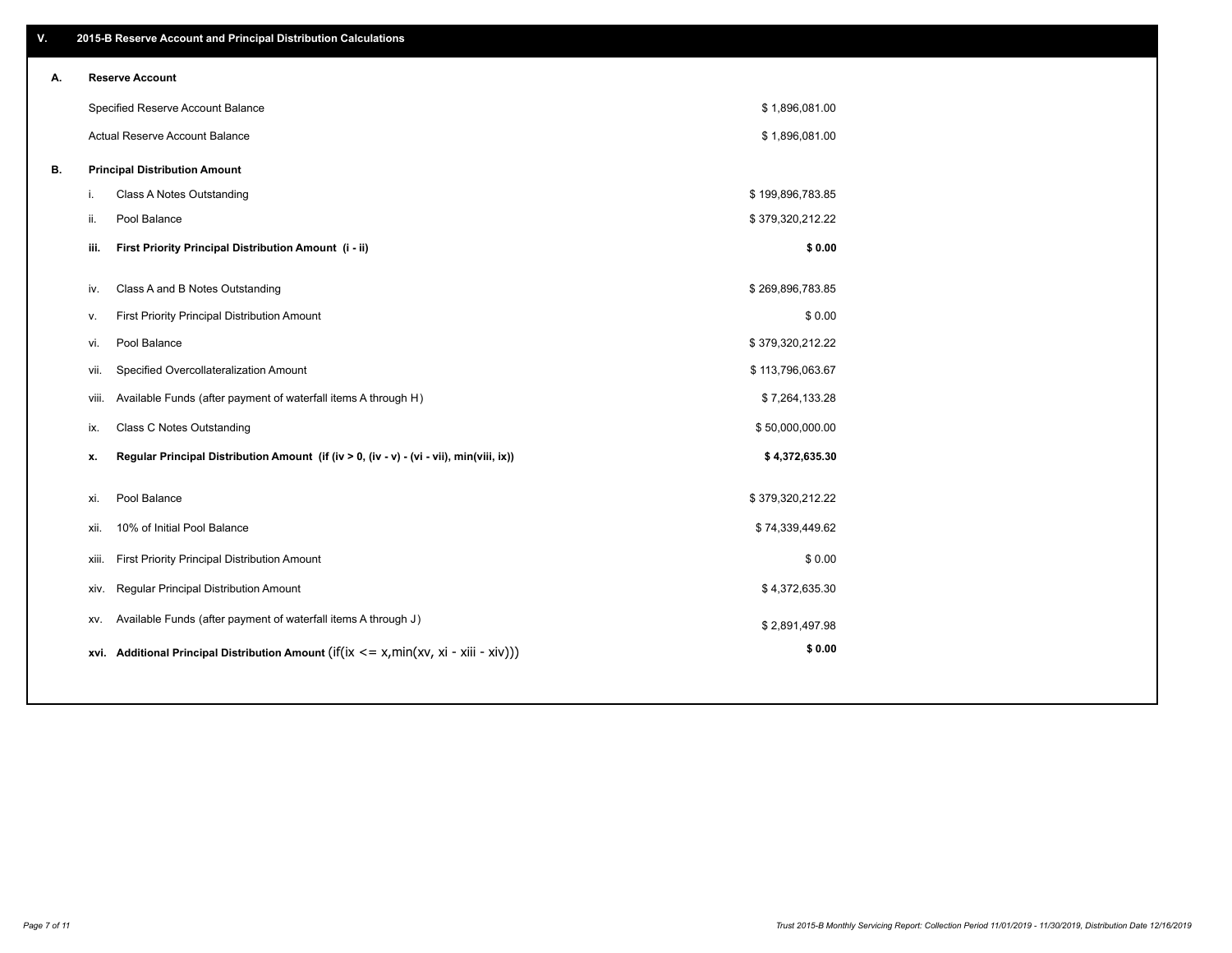|    |                                                         | Paid           | <b>Funds Balance</b> |
|----|---------------------------------------------------------|----------------|----------------------|
|    | <b>Total Available Funds</b>                            |                | \$8,469,741.75       |
| A  | <b>Trustee Fees</b>                                     | \$18,250.00    | \$8,451,491.75       |
| В  | <b>Servicing Fees</b>                                   | \$247,365.74   | \$8,204,126.01       |
| C  | i. Administration Fees                                  | \$8,333.00     | \$8,195,793.01       |
|    | ii. Unreimbursed Administrator Advances plus any Unpaid | \$0.00         | \$8,195,793.01       |
| D  | Class A Noteholders Interest Distribution Amount        | \$539,993.06   | \$7,655,799.95       |
| E. | First Priority Principal Payment                        | \$0.00         | \$7,655,799.95       |
| F. | Class B Noteholders Interest Distribution Amount        | \$204,166.67   | \$7,451,633.28       |
| G  | <b>Class C Noteholders Interest Distribution Amount</b> | \$187,500.00   | \$7,264,133.28       |
| H  | <b>Reinstatement Reserve Account</b>                    | \$0.00         | \$7,264,133.28       |
|    | Regular Principal Distribution                          | \$4,372,635.30 | \$2,891,497.98       |
| J  | <b>Carryover Servicing Fees</b>                         | \$0.00         | \$2,891,497.98       |
| Κ  | Additional Principal Distribution Amount                | \$0.00         | \$2,891,497.98       |
| L  | Unpaid Expenses of Trustee                              | \$0.00         | \$2,891,497.98       |
| м  | Unpaid Expenses of Administrator                        | \$0.00         | \$2,891,497.98       |
| N  | Remaining Funds to the Residual Certificateholders      | \$2,891,497.98 | \$0.00               |

#### **Waterfall Conditions**

|      | Pool Balance                                                                       | \$379,320,212.22 |  |
|------|------------------------------------------------------------------------------------|------------------|--|
| Ш.   | Class A and B Notes Outstanding                                                    | \$269,896,783.85 |  |
| iii. | Class C Noteholders' Interest Distribution Ratio (i / ii)                          | 140.54%          |  |
| iv.  | Minimum Ratio                                                                      | 110.00%          |  |
| v.   | Is the Class C Noteholders' Interest Distribution Condition Satisfied (iii $>$ iv) |                  |  |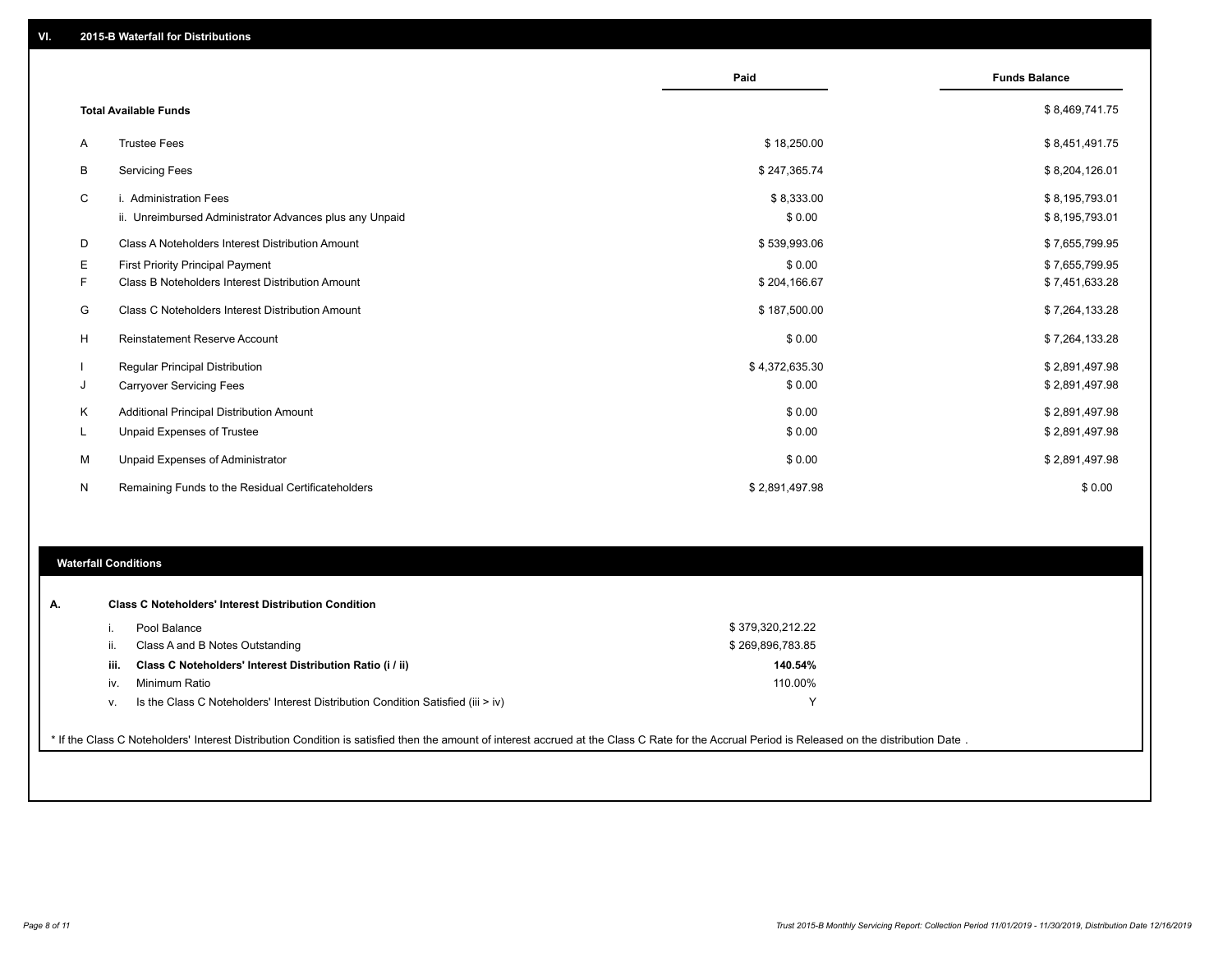### **VII. 2015-B Distributions**

| <b>Distribution Amounts</b>                                |                         |                         |                         |
|------------------------------------------------------------|-------------------------|-------------------------|-------------------------|
|                                                            | A <sub>2</sub> A        | A <sub>2</sub> B        | A <sub>3</sub>          |
| Cusip/Isin                                                 | 78448QAB4               | 78448QAC2               | 78448QAD0               |
| <b>Beginning Balance</b>                                   | \$85,036,108.15         | \$39,860,675.70         | \$75,000,000.00         |
| Index                                                      | <b>FIXED</b>            | <b>LIBOR</b>            | <b>LIBOR</b>            |
| Spread/Fixed Rate                                          | 2.98%                   | 1.20%                   | 1.75%                   |
| Record Date (Days Prior to Distribution)                   | 1 NEW YORK BUSINESS DAY | 1 NEW YORK BUSINESS DAY | 1 NEW YORK BUSINESS DAY |
| <b>Accrual Period Begin</b>                                | 11/15/2019              | 11/15/2019              | 11/15/2019              |
| <b>Accrual Period End</b>                                  | 12/15/2019              | 12/16/2019              | 12/16/2019              |
| Daycount Fraction                                          | 0.08333333              | 0.08611111              | 0.08611111              |
| Interest Rate*                                             | 2.98000%                | 2.96538%                | 3.51538%                |
| <b>Accrued Interest Factor</b>                             | 0.002483333             | 0.002553522             | 0.003027133             |
| <b>Current Interest Due</b>                                | \$211,173.00            | \$101,785.10            | \$227,034.96            |
| Interest Shortfall from Prior Period Plus Accrued Interest | $\mathsf{\$}$ -         | $\mathsf{\$}$ -         | $\mathsf{\$}$ -         |
| <b>Total Interest Due</b>                                  | \$211,173.00            | \$101,785.10            | \$227,034.96            |
| <b>Interest Paid</b>                                       | \$211,173.00            | \$101,785.10            | \$227,034.96            |
| <b>Interest Shortfall</b>                                  | $\frac{1}{2}$           | $\mathcal{S}$ -         | $\frac{1}{2}$           |
| <b>Principal Paid</b>                                      | \$2,977,113.40          | \$1,395,521.90          | $$ -$                   |
| <b>Ending Principal Balance</b>                            | \$82,058,994.75         | \$38,465,153.80         | \$75,000,000.00         |
| Paydown Factor                                             | 0.015505799             | 0.015505799             | 0.000000000             |
| <b>Ending Balance Factor</b>                               | 0.427390598             | 0.427390598             | 1.000000000             |

\* Pay rates for Current Distribution. For the interest rates applicable to the next distribution date, please see https://www.salliemae.com/about/investors/data/SMBabrate.txt.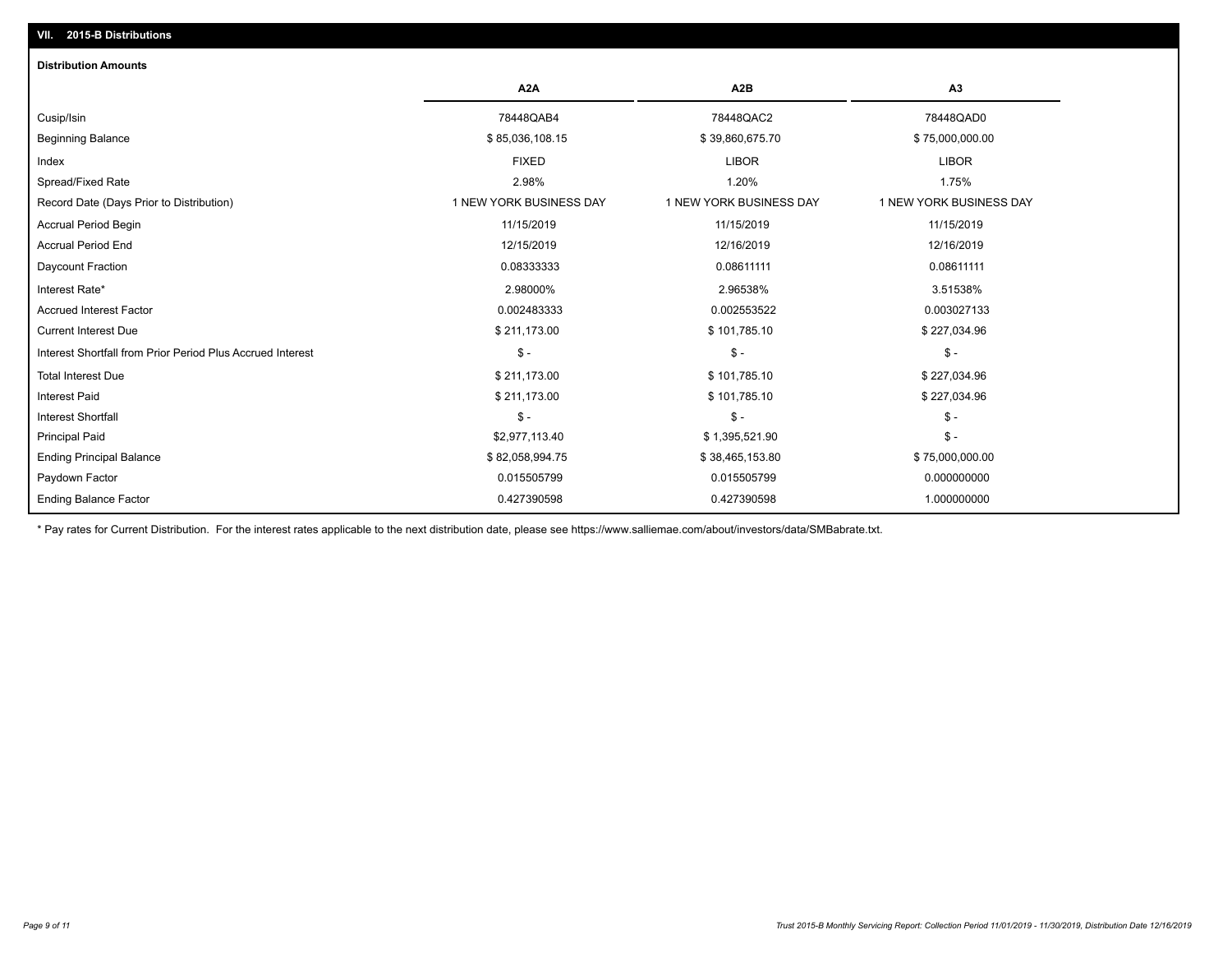| VII. 2015-B Distributions                                  |                         |                         |
|------------------------------------------------------------|-------------------------|-------------------------|
| <b>Distribution Amounts</b>                                |                         |                         |
|                                                            | в                       | C                       |
| Cusip/Isin                                                 | 78448QAE8               | 78448QAF5               |
| <b>Beginning Balance</b>                                   | \$70,000,000.00         | \$50,000,000.00         |
| Index                                                      | <b>FIXED</b>            | <b>FIXED</b>            |
| Spread/Fixed Rate                                          | 3.50%                   | 4.50%                   |
| Record Date (Days Prior to Distribution)                   | 1 NEW YORK BUSINESS DAY | 1 NEW YORK BUSINESS DAY |
| <b>Accrual Period Begin</b>                                | 11/15/2019              | 11/15/2019              |
| <b>Accrual Period End</b>                                  | 12/15/2019              | 12/15/2019              |
| Daycount Fraction                                          | 0.08333333              | 0.08333333              |
| Interest Rate*                                             | 3.50000%                | 4.50000%                |
| <b>Accrued Interest Factor</b>                             | 0.002916667             | 0.003750000             |
| <b>Current Interest Due</b>                                | \$204,166.67            | \$187,500.00            |
| Interest Shortfall from Prior Period Plus Accrued Interest | $\mathsf{\$}$ -         | $\mathsf{\$}$ -         |
| <b>Total Interest Due</b>                                  | \$204,166.67            | \$187,500.00            |
| Interest Paid                                              | \$204,166.67            | \$187,500.00            |
| Interest Shortfall                                         | $\mathcal{S}$ -         | $\mathcal{S}$ -         |
| <b>Principal Paid</b>                                      | $\mathsf{\$}$ -         | $\mathsf{\$}$ -         |
| <b>Ending Principal Balance</b>                            | \$70,000,000.00         | \$50,000,000.00         |
| Paydown Factor                                             | 0.000000000             | 0.000000000             |
| <b>Ending Balance Factor</b>                               | 1.000000000             | 1.000000000             |

\* Pay rates for Current Distribution. For the interest rates applicable to the next distribution date, please see https://www.salliemae.com/about/investors/data/SMBabrate.txt.